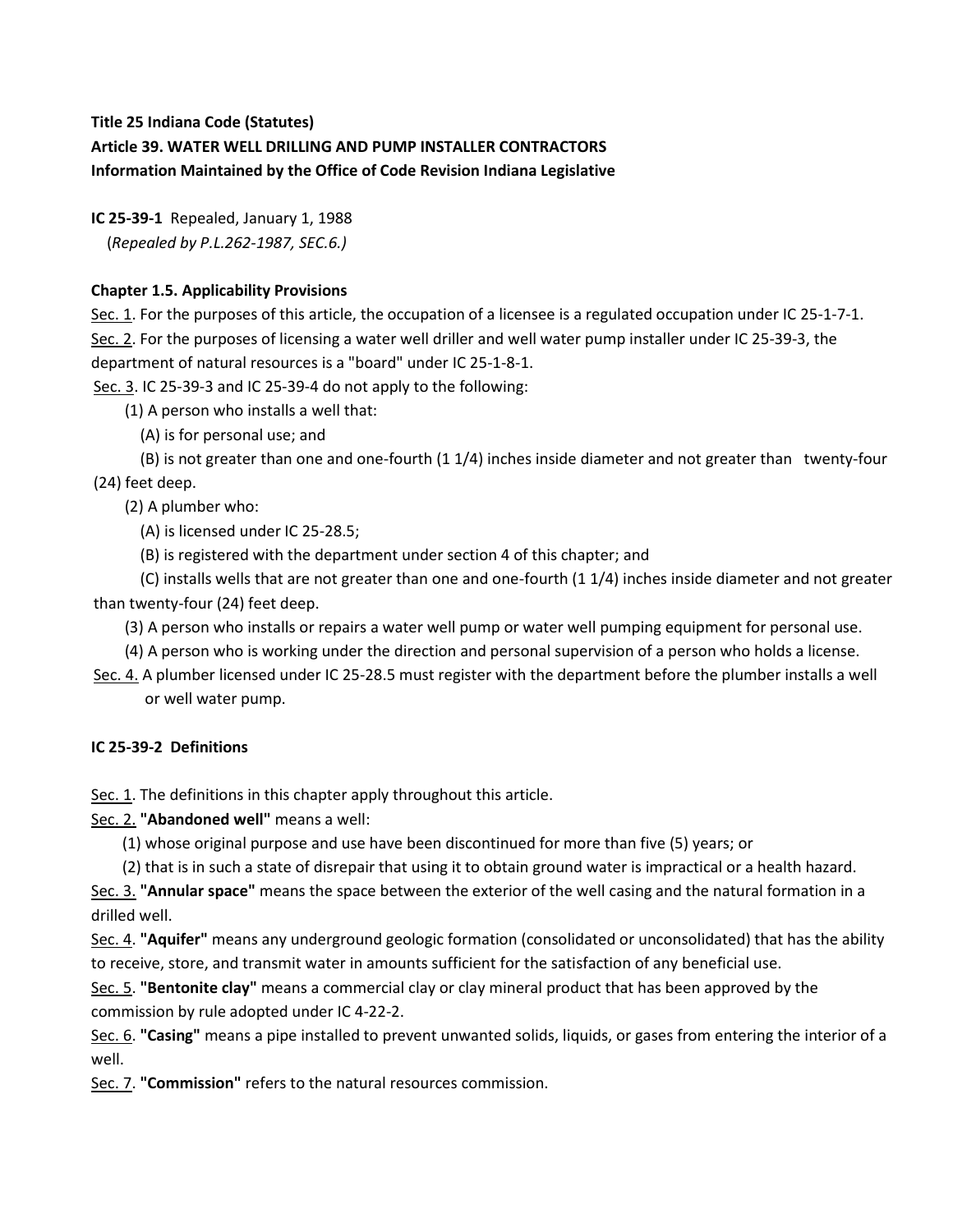Sec. 8. **"Department"** refers to the department of natural resources.

Sec. 9. **"Director"** refers to the director of the department of natural resources.

Sec. 10. **"Ground water"** means water occurring beneath the surface of the ground regardless of location or form. Sec. 11. **"Grouting"** means the process of sealing the annular space in a well.

Sec. 12. **"License"** refers to a water well driller's and water well pump installer's license issued by the department under this article.

Sec. 12.5**. "Licensee"** refers to a person who has been issued a water well driller's and water well pump installer's license issued by the department under this article.

Sec. 13. **"Neat cement"** means a mixture of ninety-four (94) pounds of cement and no more than six (6) gallons of clean water. Additives designed to increase fluidity may not exceed five percent (5%) of the total mixture.

Sec. 14. **"Plugged"** means the insertion of a material in a well that prevents the migration of gas, liquid, or solid material up or down the well.

Sec. 15. **"Water well driller"** means a person who operates well drilling or driving equipment or engages in the drilling or driving of wells.

Sec. 15.5. **"Water well pump installer"** means a person who installs or repairs water well pumps.

Sec. 16. **"Well"** means a hole drilled or driven to:

- (1) obtain geologic information on aquifers;
- (2) monitor the quality or quantity of ground water;
- (3) obtain ground water; or
- (4) utilize the geothermal properties of earth formations.

# **IC 25-39-3 Basic Requirements for Licensing**

Sec. 1. (a) An individual may not be a water well driller or water well pump installer without a license.

 (b) The department shall issue a license to each individual who applies and qualifies for a license under this chapter.

 (c) The license of the licensee operating well drilling equipment or installing a water well pump shall be carried by the licensee and presented for inspection by a representative of the department upon request.

(d) Every license expires on December 31 of the year for which it was issued.

Sec. 2. (a) An application for a license must be made on a form prescribed by the commission in rules adopted under IC 4-22-2. The purpose of the form is to identify the applicant and obtain information to determine if the applicant is qualified to be licensed.

 (b) An application for an original license or a license renewal must be accompanied by a license fee of one hundred dollars (\$100).

 (c) Unless an applicant has held an original license for less than one (1) year, a license renewal application must be accompanied by:

(1) a copy of the continuing education verification of attendance forms; and

 (2) a statement by the applicant attesting that the applicant has complied with the continuing education requirements under IC 25-39-6.

Sec. 3. (a) To qualify for an original license an individual must:

(1) be at least eighteen (18) years of age;

 (2) furnish evidence from three (3) references, two (2) of whom are water well drillers, water well pump installers, or licensed plumbing contractors familiar with the applicant's work experience and professional competency; and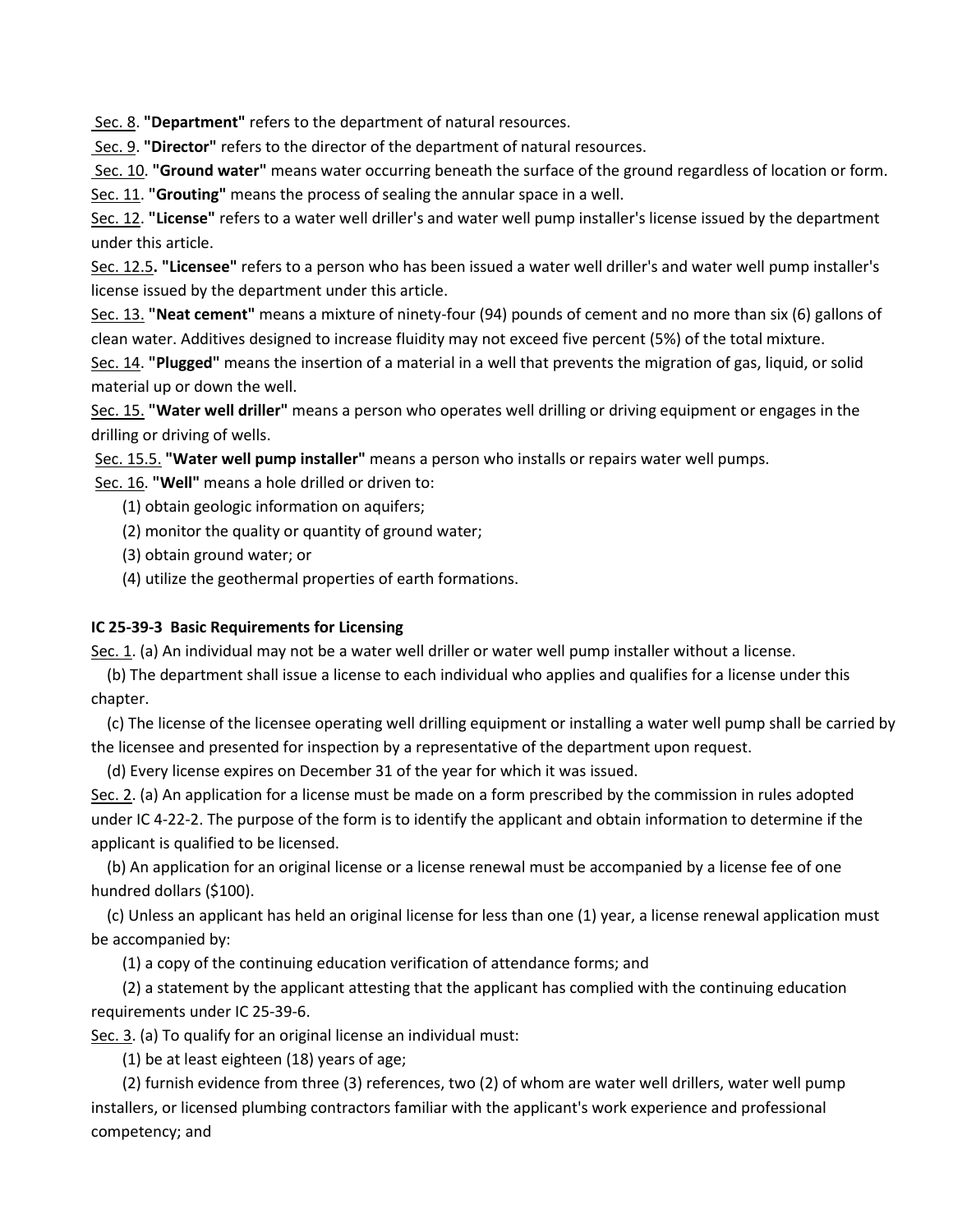(3) have successfully completed a competency examination prepared and administered by the department.

(b) The competency examination shall be administered at least two (2) times every calendar year.

 (c) The fee to take the competency examination shall be set by the director under IC 25-1-8. This fee is nonrefundable and must be paid each time an applicant applies to take the examination.

#### Sec. 3.5. –Grandfathering Provisions

 (a) Notwithstanding this article, an individual, who is not exempt under this article, is not required to have a license to install a water well pump until January 1, 2011.

 (b) Notwithstanding section 3 of this chapter, the department shall issue an original license to an applicant who meets the following qualifications:

(1) Is at least eighteen (18) years of age.

(2) Furnishes evidence that the applicant has installed water well pumps for at least three (3) years.

 (3) Furnishes references from three (3) individuals who are licensed under this article and who are familiar with the applicant's experience and competency.

(4) Complies with the requirements under section 2 of this chapter.

(c) This section expires July 1, 2011.

#### **IC 25-39-3-4 Preparation of the Competency Examination**

Sec. 4. (a) In consultation with the Indiana Well Drilling Contractors Association and the Indiana Ground Water Association, the department shall prepare one (1) or more competency examinations to determine if an applicant for a license is qualified to be a water well driller and water well pump installer.

 (b) The competency examination must include questions to determine if the applicant for a license has adequate knowledge and expertise concerning the following:

(1) Placement of wells.

(2) Well drilling procedures.

(3) Operations of well drilling and water well pump equipment.

(4) Contamination precautions.

- (5) Installation of well casing and water well pumps.
- (6) Well grouting procedures.
- (7) Well screen design and installation.
- (8) Pitless adapter units.
- (9) Installation of pumping apparatus.
- (10) Well disinfection.
- (11) Sealing abandoned wells.
- (12) Ground water occurrence.
- (13) Aquifer characteristics.
- (14) Drawdown requirements and limitations.
- (15) Depth considerations.
- (16) Methods of measuring well yield.
- (17) The requirements of this chapter and other laws relating to wells.
- (18) Other accepted standards relating to the drilling, operation, and abandonment of wells and water well pumps.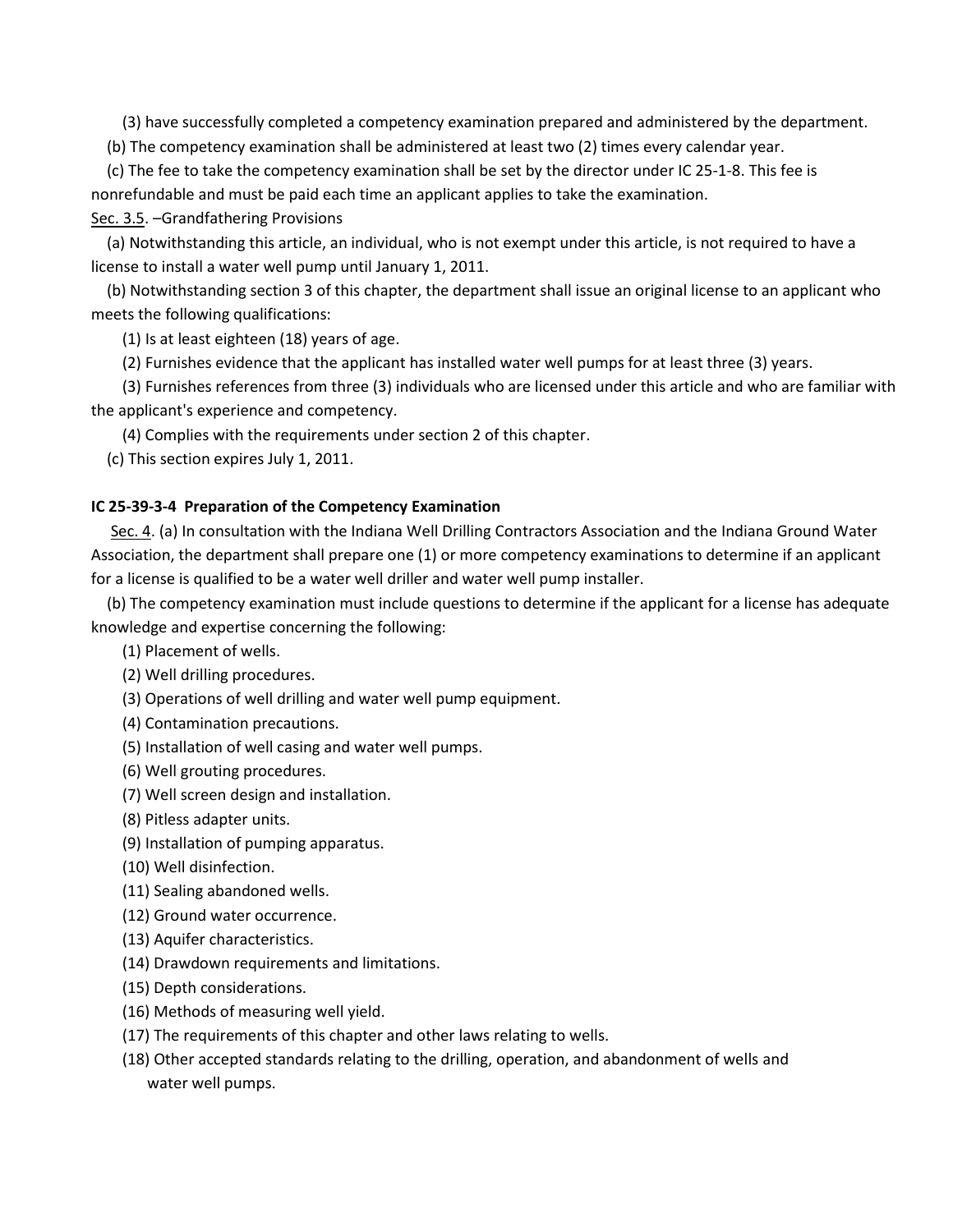### **IC 25-39-4 Regulation of Water Well Drilling**

### Records of Wells Drilled

Sec. 1. (a) Each licensee shall keep accurate records for each well drilled. The record for each well must contain the following information:

- (1) The location of the well.
- (2) The depth and diameter of the well.
- (3) The date the contractor completed the well.
- (4) The character and thickness of materials or formations drilled.
- (5) The static water level and performance data of the well.
- (6) Any other information required by rule.

 (b) Each licensee shall, within thirty (30) days after the completion of a well, forward a copy of the record of the well to the department on forms prescribed or approved by the department.

# Establishment of and compliance with rules

Sec. 2. (a) The commission shall, by rule, establish standards for well siting, construction, and operation. The standards must address the following:

- (1) Placement of wells.
- (2) Well drilling procedures.
- (3) Operation of well drilling and water well pump equipment.
- (4) Contamination precautions.
- (5) Well casing and water well pump specification and installation.
- (6) Well grouting procedures.
- (7) Well screen design and installation.
- (8) Pitless adapter units.
- (9) Installation of pumping apparatus.
- (10) Well disinfection techniques.
- (11) Sealing and plugging abandoned wells.
- (12) Other generally accepted standards relating to the drilling, operation, or abandonment of wells.

 (b) A well that is drilled after December 31, 1987, must be drilled in compliance with the rules adopted under this section.

Sec. 3. The commission may not establish standards under section 2 of this chapter that prohibit the use of well casing that is at least two (2) inches in diameter.

# Plugging wells not equipped with casing

Sec. 4. A well that is drilled after December 31, 1987, and not equipped with casing must be plugged by the driller within seventy-two (72) hours after drilling is completed.

# Annular space grouting

Sec. 5. A well that is drilled after December 31, 1987, and equipped with casing must have the annular space grouted with neat cement, bentonite clay, or another material that has been approved by the commission by the driller when the well is completed.

# Sealing abandoned or unused wells

Sec. 6. (a) A well that was abandoned before January 1, 1988, must be sealed by the use of a welded or threaded cap, or in accordance with rules adopted by the commission under IC 4-22-2. If the director determines that a well described in this subsection poses a hazard to human health, the well shall be plugged in accordance with rules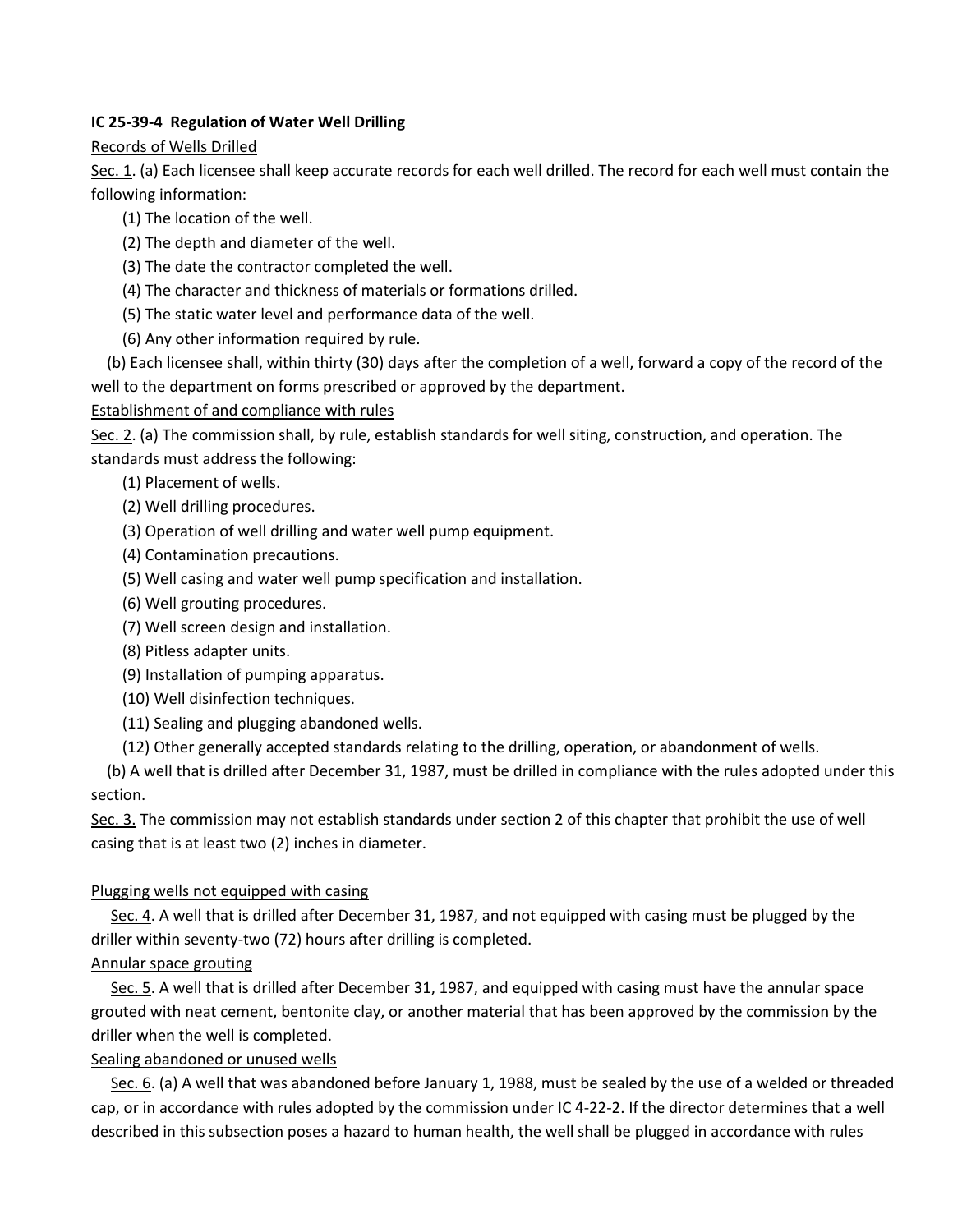adopted by the commission under IC 4-22-2.

 (b) The owner of land upon which is situated a well that is abandoned after December 31, 1987, must have the well plugged by a water well driller or pump installer within one (1) year after it is abandoned.

 (c) A well that has not been used for more than three (3) months, but has not been abandoned, must be sealed at or above the land surface with a welded or threaded cap, or in accordance with rules adopted by the commission under IC 4-22-2.

Causes for Suspension or revocation of license; refusal to grant or renew license

Sec. 7. (a) Under IC 4-21.5-3-6, the director may **suspend or revoke the license** of a licensee who has done any of the following:

(1) Acted as a licensee without a license in violation of this article.

- (2) Secured a license through error or fraud.
- (3) Failed to comply with any of the requirements of sections 1, 2, 4, 5, and 6 of this chapter.

 (b) Under IC 4-21.5-3-5, the director may **refuse to grant, renew, or restore a license** to a person who has done any of the following:

(1) Acted as a licensee without a license in violation of this article.

(2) Secured a license through error or fraud.

(3) Failed to comply with any of the requirements of sections 1, 2, 4, 5, and 6 of this chapter.

#### Proceedings by the department against violators

Sec. 8. (a) The department may initiate injunctive proceedings in the appropriate court against a person who acts as a licensee without a license or while the person's license is suspended. The department may not be compelled to give bond in such a cause.

 (b) After an action has been filed and notice has been given, all matters involved in the action shall be held in abeyance until the action has been tried and determined.

 (c) If a defendant continues to violate this article after notice of the action has been given but before trial and determination, the department may, upon a verified showing of those acts of the defendant, obtain a temporary restraining order without notice. The order is effective until the cause has been tried and determined.

#### Rules to be adopted by the commission

Sec. 9. (a) The commission shall adopt rules under IC 4-22-2 to implement this article.

(b) The commission may adopt rules under IC 4-22-2 to do the following:

(1) Establish standards for the licensing of dewatering well drillers.

(2) Regulate the drilling of dewatering wells.

 (3) Exempt the drilling of a dewatering well from the application of this chapter if the commission determines that application of this chapter is inappropriate.

#### Confidentiality of certain records

Sec. 10. Upon written application by the owner of a well or the licensee, the department shall keep the record of a well confidential for a period of one (1) year, and that record is not considered to be a public record.

#### Well types exempt from statute

Sec. 11. This article does not apply to wells drilled:

(1) under or incidental to an activity under IC 14-34 or IC 14-37;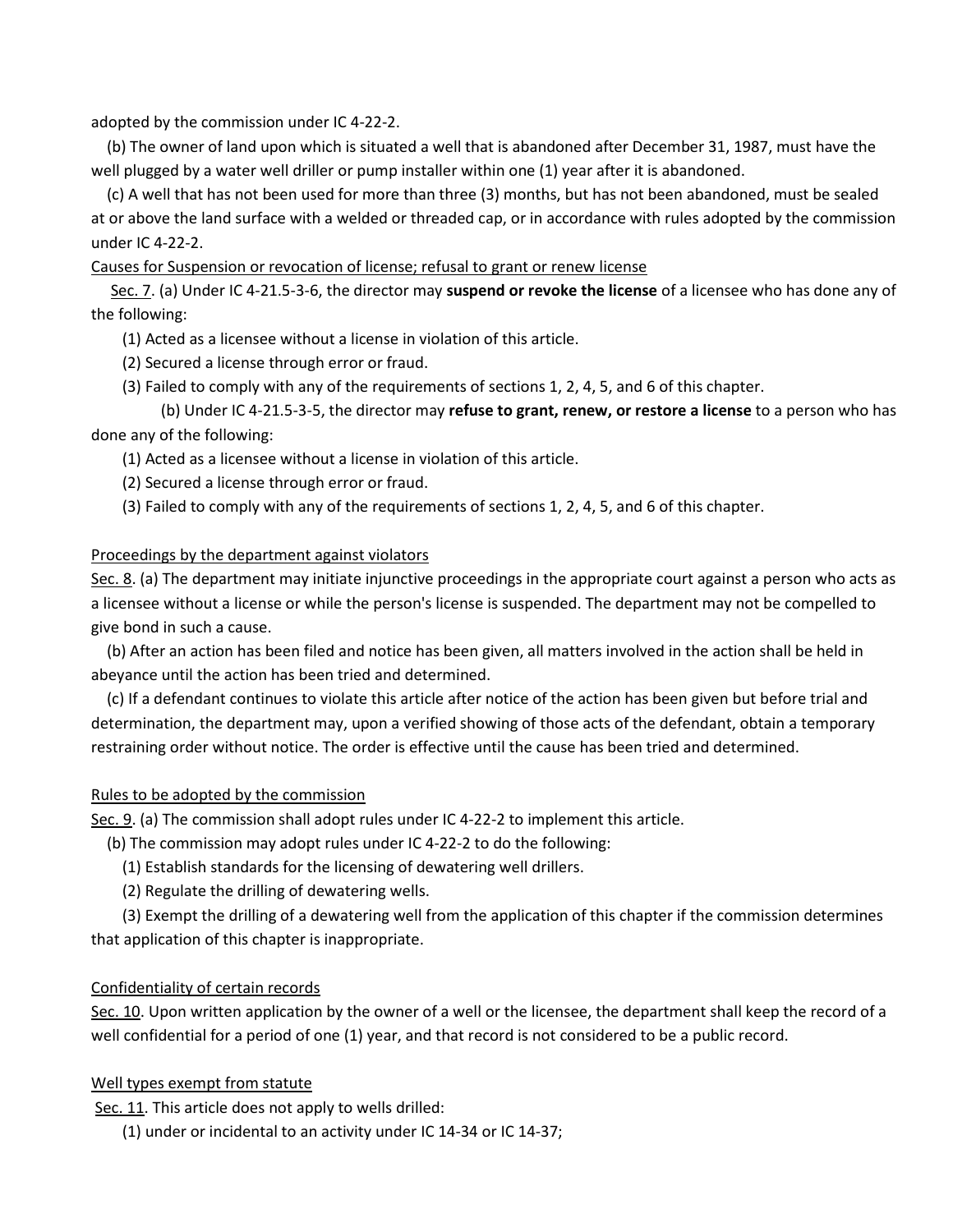(2) for the sole purpose of supplying water for the secondary recovery of petroleum resources; or

 (3) for the sole purpose of evaluating the foundation characteristics of earth materials to support bridges, roadways, buildings, or other engineered structures.

# **IC 25-39-5-1** Crimes and Infractions

Sec. 1. A person who **acts as a water well driller or pump installer without a license** in violation of this article commits a Class B misdemeanor.

Sec. 2. A person who **fails to keep the records or file the reports** required by IC 25-39-4-1 or who knowingly **files any report containing false information** commits a Class B infraction. The failure to submit records for each water well drilled constitutes a separate infraction.

Sec. 3. A person who knowingly **violates a standard** established under IC 25-39-4-2 commits a Class B infraction.

Sec. 4. A person who knowingly **fails to plug a well** in violation of IC 25-39-4-4 commits a Class B infraction.

Sec. 5. A person who knowingly **fails to grout a well** in violation of IC 25-39-4-5 commits a Class B infraction.

Sec. 6. A person who **fails to seal, plug, or cap a well** in violation of IC 25-39-4-6 commits a Class C infraction.

Sec. 7. A **plumber who installs a well without first registering with the department** under IC 25-39-1.5-4 commits a Class B misdemeanor.

# **IC 25-39-6 Continuing Education**

### **IC 25-39-6-1**

Continuing education required

Sec. 1. Except as provided in section 6 of this chapter, a licensee who has held a license for at least one (1) calender year shall complete six (6) actual hours of continuing education before December 31 of each even-numbered year. **IC 25-39-6-2**

Continuing education record retention

Sec. 2. A licensee shall retain the following for each continuing education course the individual attends:

(1) A record of:

- (A) the number of hours the individual spent in the continuing education course;
- (B) the name of the person or organization presenting the continuing education course;
- (C) the date, location, and title of the continuing education course; and
- (D) the number of hours of continuing education awarded for the course.
- (2) Verification that the individual attended the course.

The records and verification of attendance must be retained for three (3) years after the individual attends a continuing education course.

# **IC 25-39-6-3**

Application for course approval

Sec. 3. (a) An institution, organization, governmental agency, or individual that wishes to offer continuing education courses for the purposes of this chapter must apply in writing to the department for approval of each course. An application for approval of a course must be received by the department not less than thirty (30) days before the course is offered. The department shall approve or deny an application for approval of a continuing education course not more than ten (10) business days after receiving the application.

(b) An application must include the following information:

- (1) The title of the course and subjects that will be presented.
- (2) The name of the person or organization presenting the continuing education course.
- (3) The date, location, and title of the continuing education course.
- (4) The number of hours of continuing education to be offered.
- (5) Course outlines for the subjects to be offered.
- (6) The fee to be charged for each course.
- (7) Any other information requested by the department.